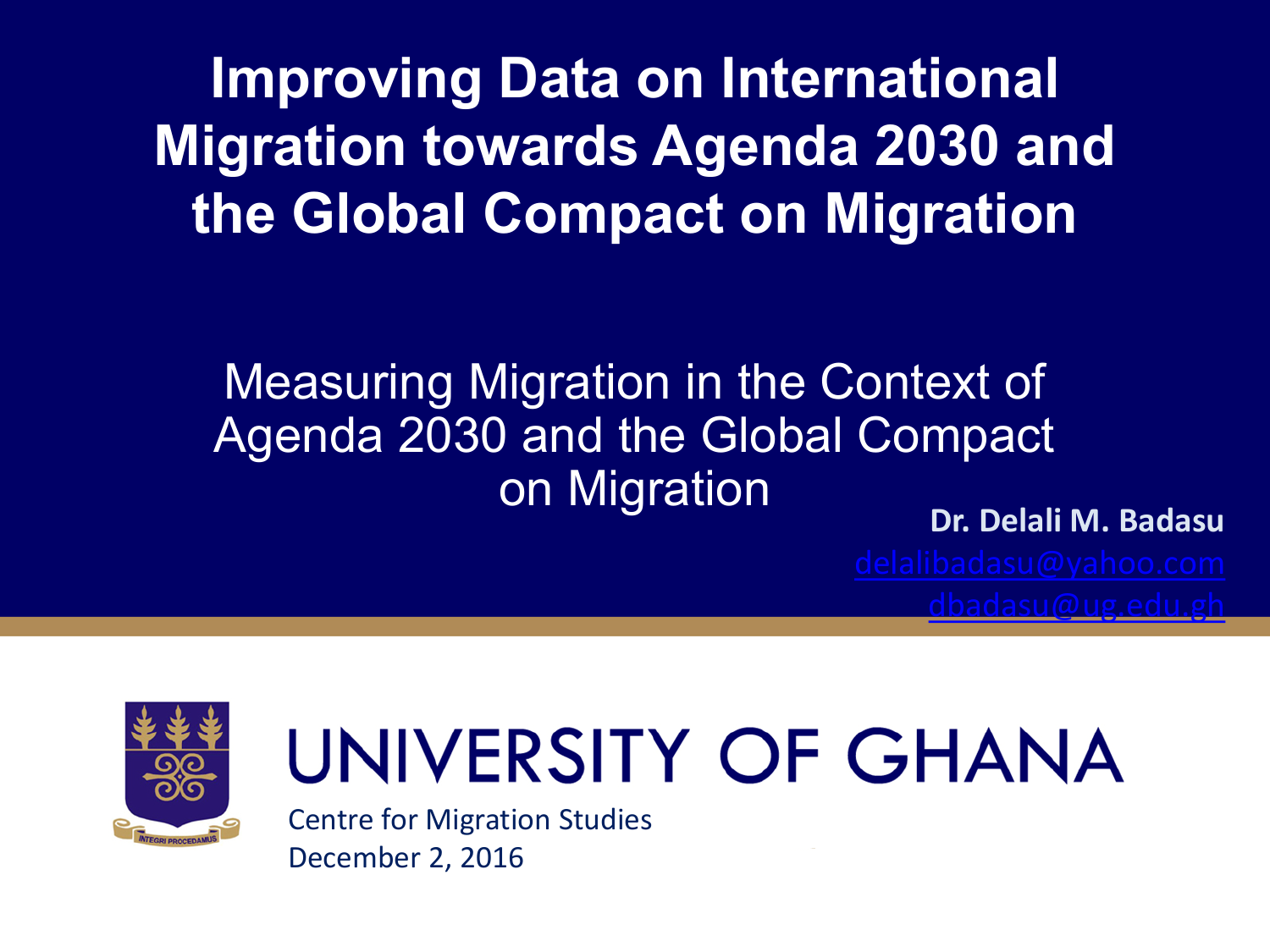### MAPPING OF MIGRATION DATA AND INFORMATION IN GHANA

#### ❖ BACKGROUND

- $\triangleright$  Global Trends in Mobility
- $\triangleright$  From Millennium Development Goals to Global Compact
- $\triangleright$  International and other Institutions, Ministries, Centres/Agencies And **Departments**
- **❖ DATA GAPS/CHALLENGES** 
	- o THE MYTHS ABOUT CONTEMPORARY MIGRATION
		- **O DATA PRODUCERS**
		- **UNPROCESSED DATA**
		- MISSING MIGRATION DATA AND INFORMATION
			- $\triangleright$  Type of Missing Data
			- $\triangleright$  Potential Source
	- o MEASURING MIGRANT CHARACTERISTICS
		- $\square$  EMPHASIS ON ECONOMIC DIMENSIONS OF MIGRATION
		- **EXECUTE AND EXECUTE IS ONE-WAY FLOW**
- ❖ RECOMMENDATIONS

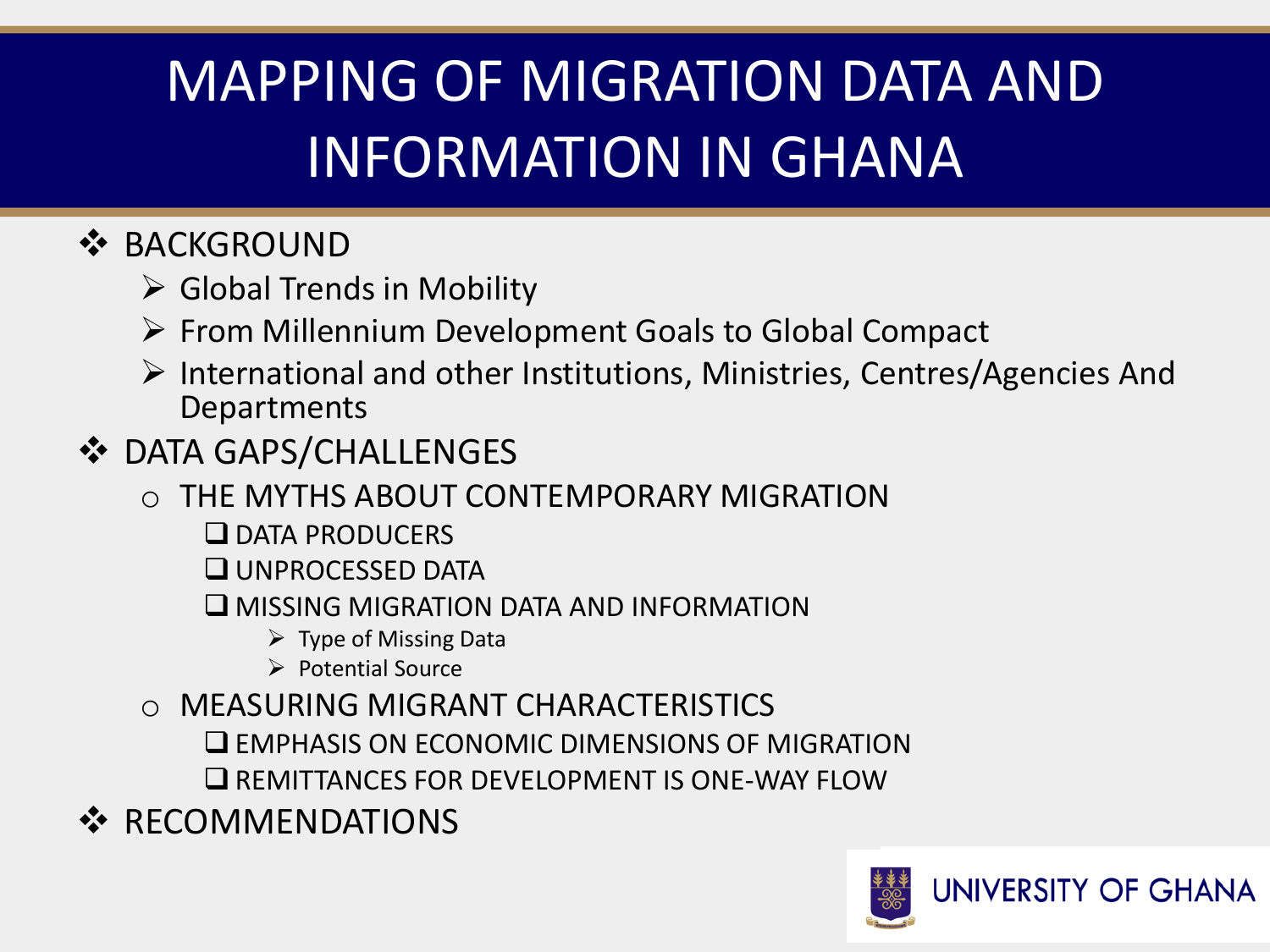## GLOBAL TRENDS IN INTERNATIONAL MOBILITY I

- The global stock of international migrants increased over the years from 156 million in 1990 to 173 million in 2000 and to 244 million in 2015.
- An increase of 71 million, or 41 per cent from the 2000 level to that of 2015.
- The growth rate of the stock of international migrants was estimated at 2 percent between 2000 and 2010 and grew faster at 3 percent between 2005 and 2010.
- (United Nations Department of Economic and Social Affairs, 2015:1; UN International Migration Report, 2015)

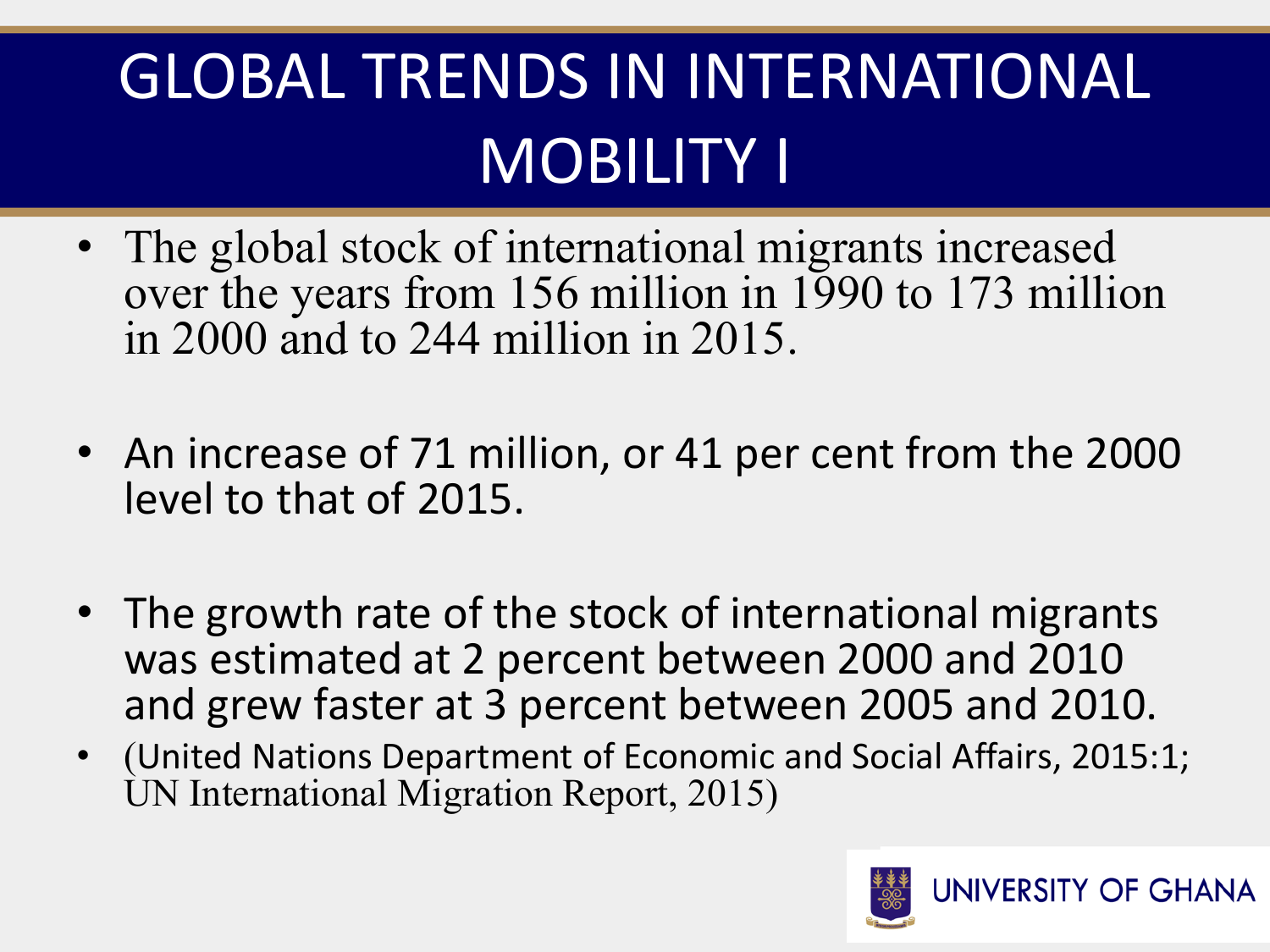## GLOBAL TRENDS- REMITTANCES II

- Global remittance flows in 2013 totalled \$542 billion, of which \$404 billion went to developing countries, more than three times ODA these countries receive (World Bank, 2014).
- The development of the DEP consistent with the global trend for gov'ts to consciously adopt strategies to harness the development potential of their citizens abroad.

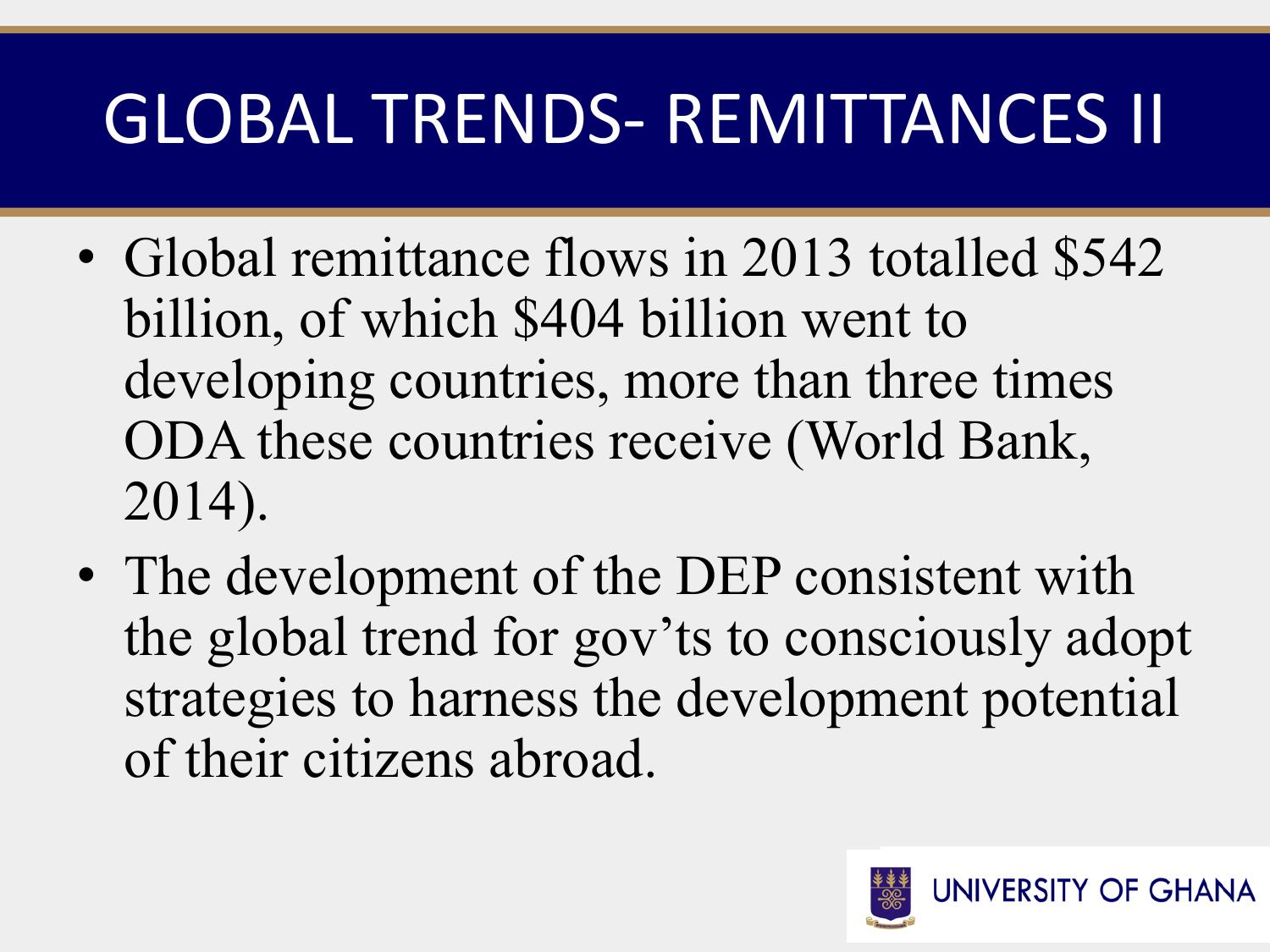#### AGENDA 2030, AGENDA 2063 AND THE GLOBAL ON MIGRATION: PRINCIPLES

- Sustainable, equitable, inclusive economic and social development
- Good governance and accountability and guarantee of security
- Global collective ownership of development policies and strategies

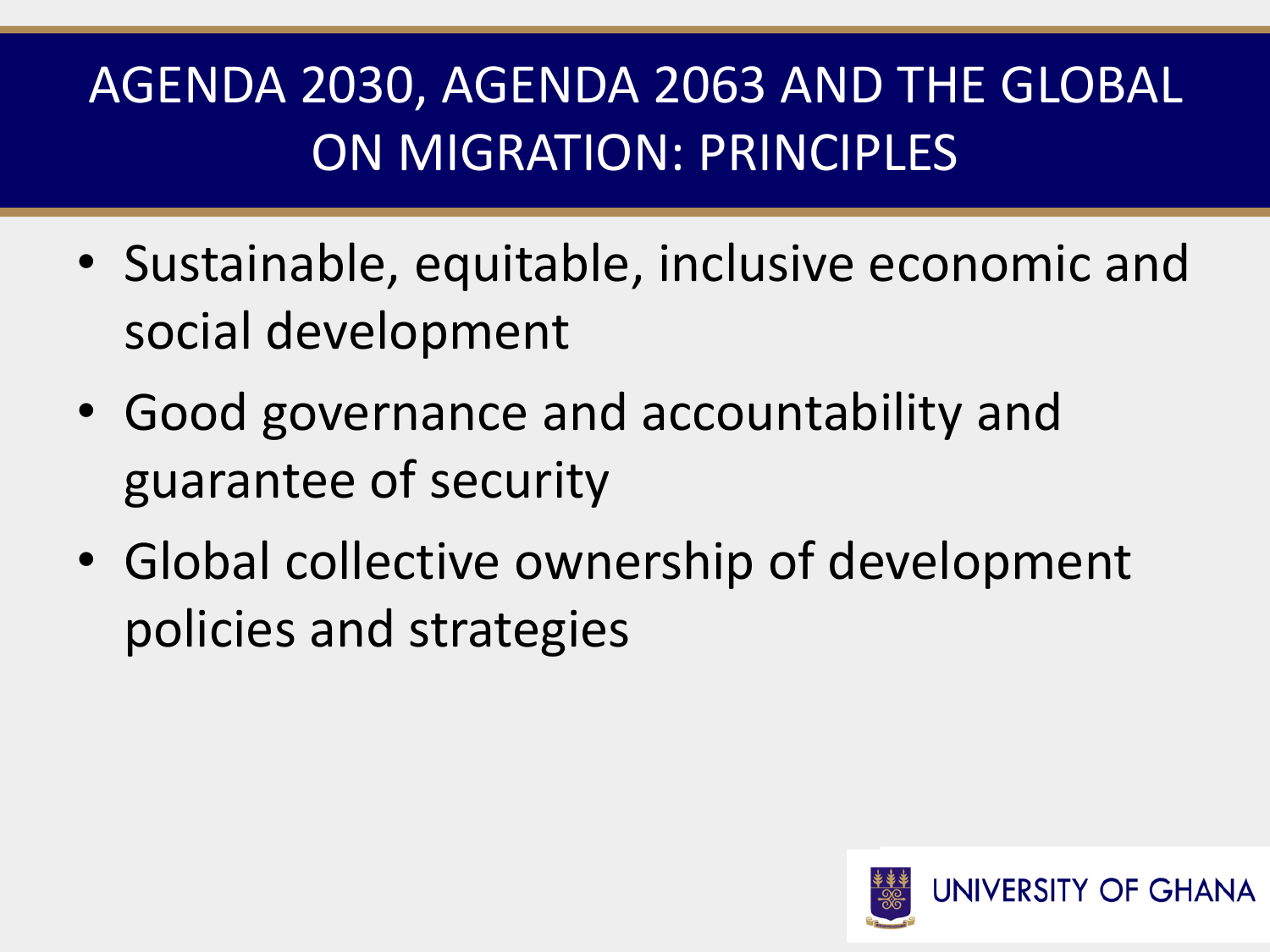## MYTHS- MIGRATION DATA

- Migration data is scanty
- Data is published or can be found
- Migration streams are unilineal
- • Remittances flow one-way

•

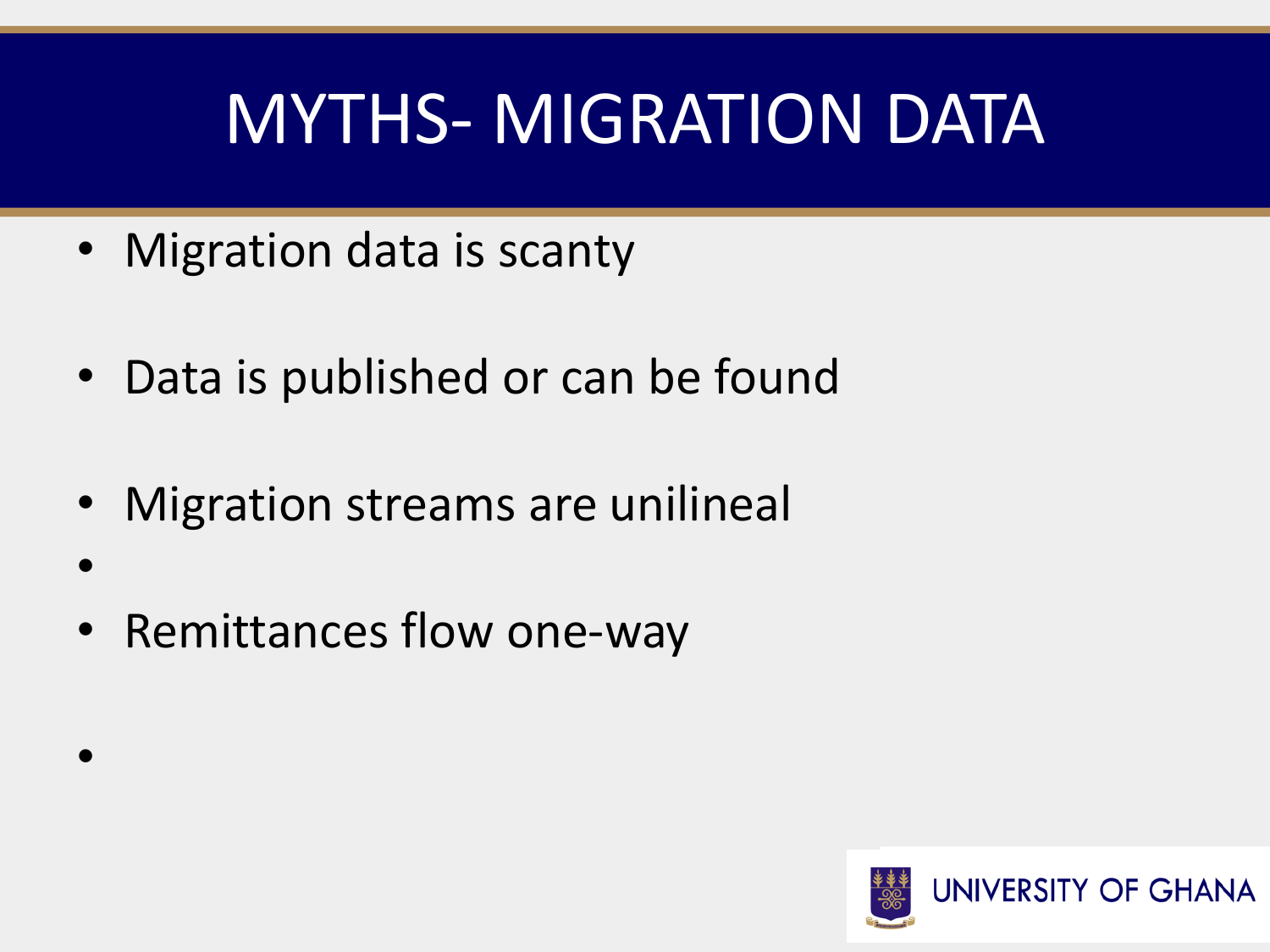### DATA PRODUCERS I

- Ghana Immigration Service
- Ghana Statistical Service
- Bank of Ghana (Research Department)
- Diaspora Affairs Bureau (Ministry of Foreign Affairs and Regional Integration)
- Judiciary Service
- Ministry of Trade, and Industry
- Ministry of the Interior
- Ministry of Employment and Labour Relations
- Centre for migration Studies
- Regional Institute for Population Studies

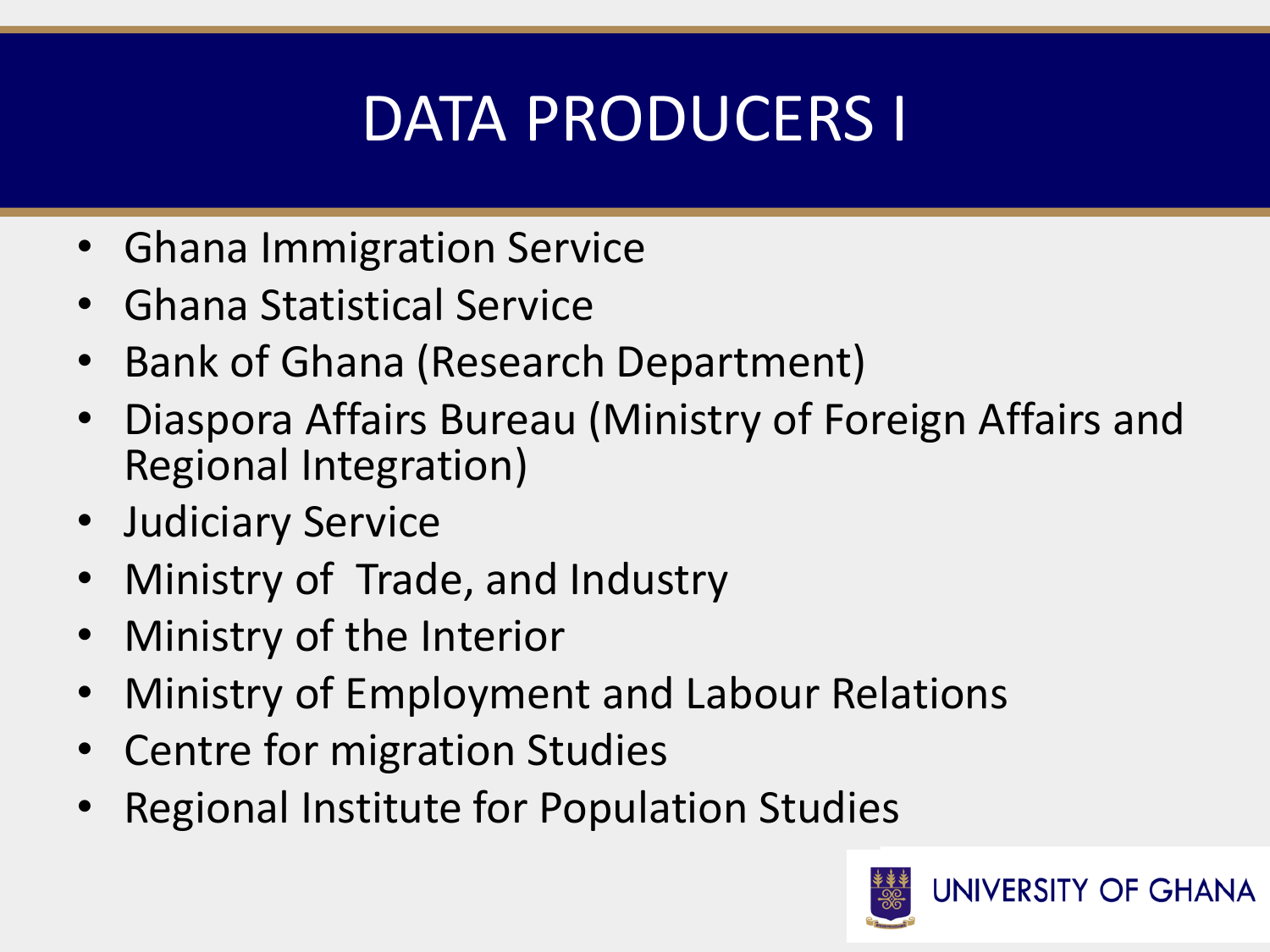### DATA PRODUCERS II

- Labour Department
- Ministry of Gender, Children and Social Protection
- Department of Social Welfare
- Ghana Police Service (Anti-Human Trafficking Unit)
- Ghana Revenue Authority, Customs Division
- Ministry of Food and Agriculture
- Ministry of Health
- **Ministry of Communications**
- Ministry of Foreign Affairs and Regional Integration
- Ghana Investment Promotion Centre

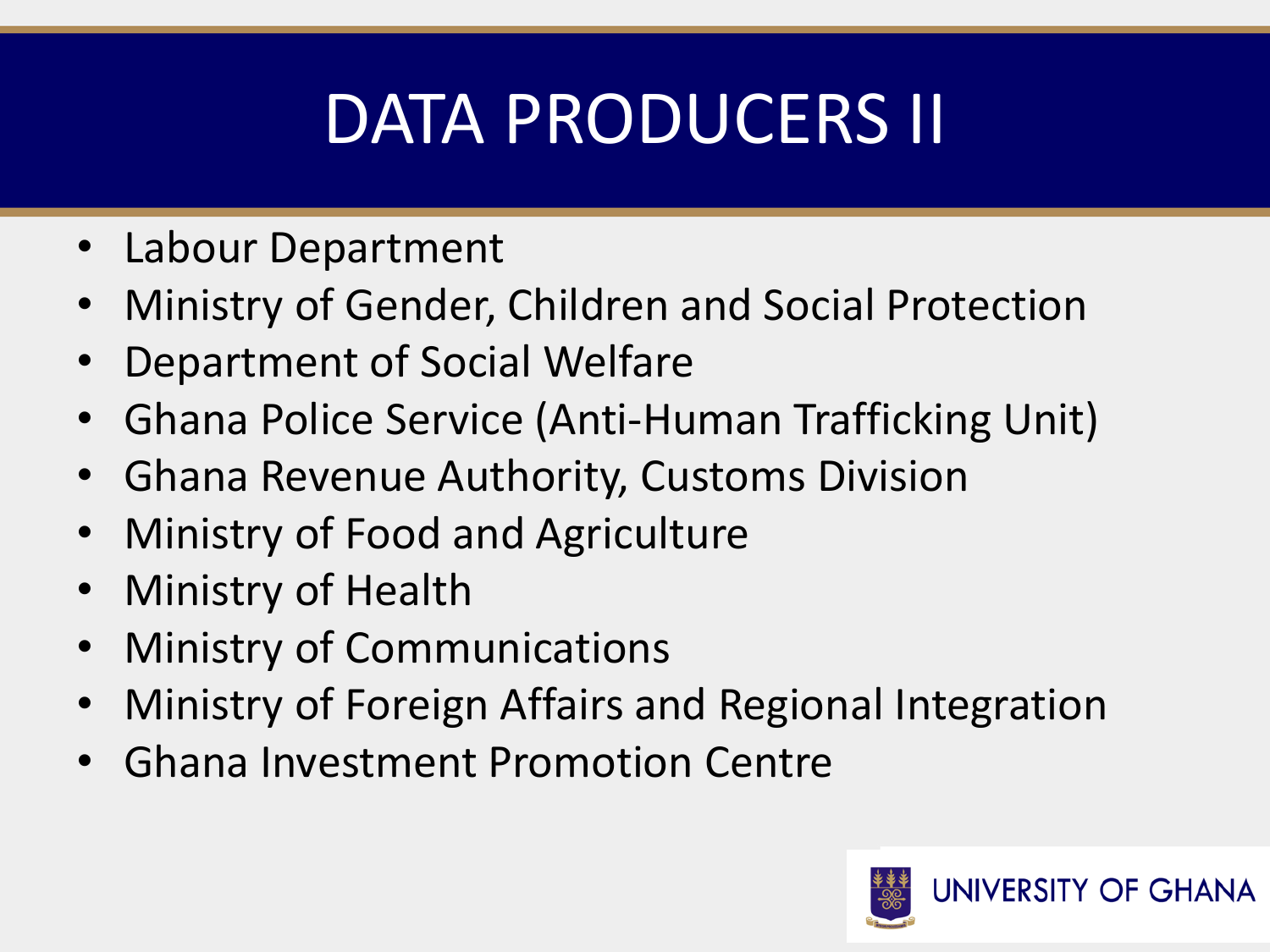#### DATA PRODUCERS IN THE FORMAL SECTOR

- Ghana Missions Abroad
	- $\checkmark$  Ghanaian Embassies
	- Consulates Abroad
	- Ghanaian High Commissions
- Ghana Refugee Board
- Ghana Medical Association
- National Council of the Ghana Registered Nurses Association

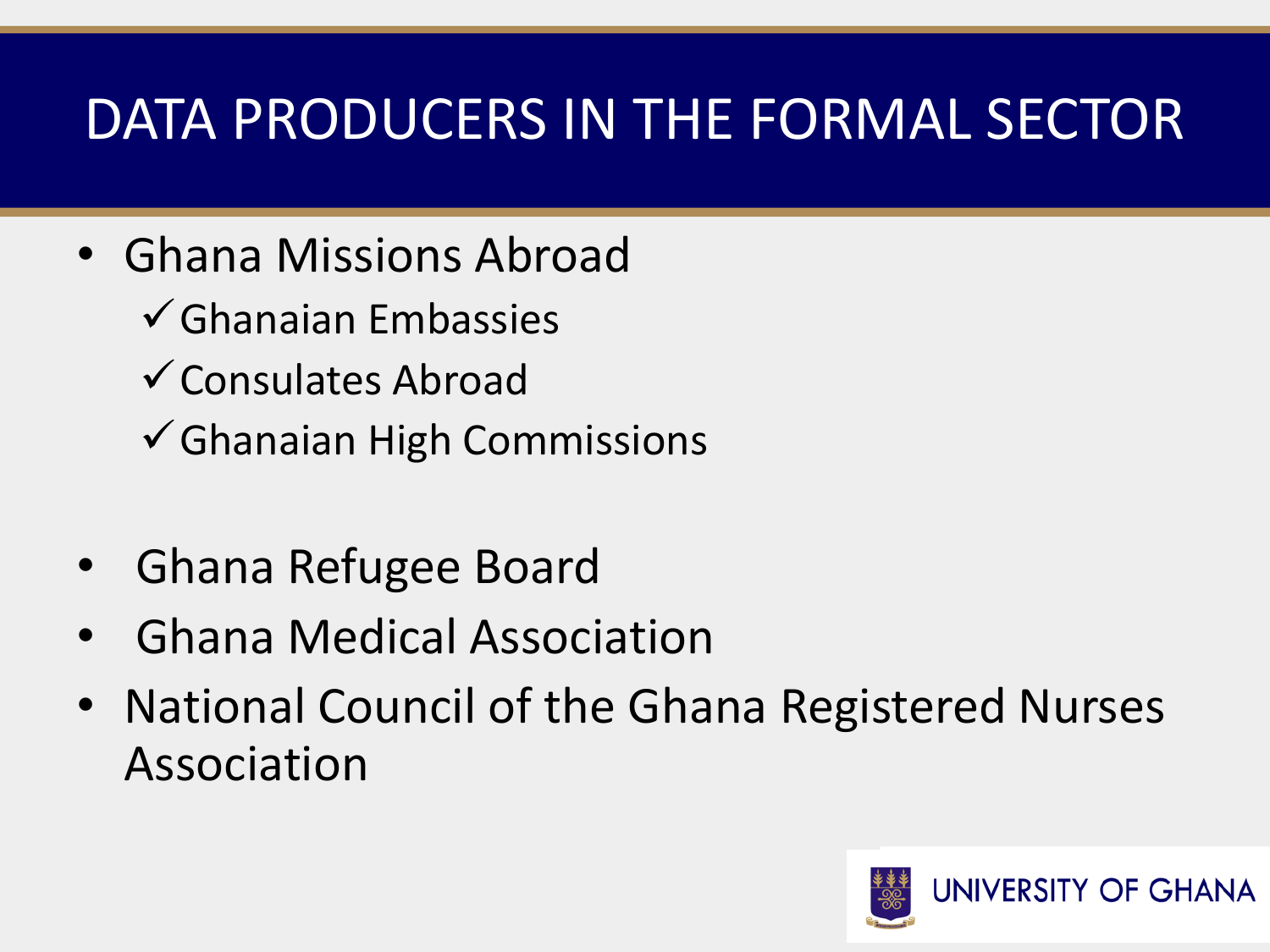### DATA PRODUCERS IV

- National Population Council
- Ministry of Finance
- Ghanaian Consulates Abroad
- Metropolitan/District Assemblies of the Government of Ghana
- Centre for Migration Studies, University of Ghana
- Institute of Statistical, Social and Economic Research (ISSER), University of Ghana.
- Ghana Ports and Harbours Authority
- Ministry of Gender, Children and Social Protection
- Ghana Health Service

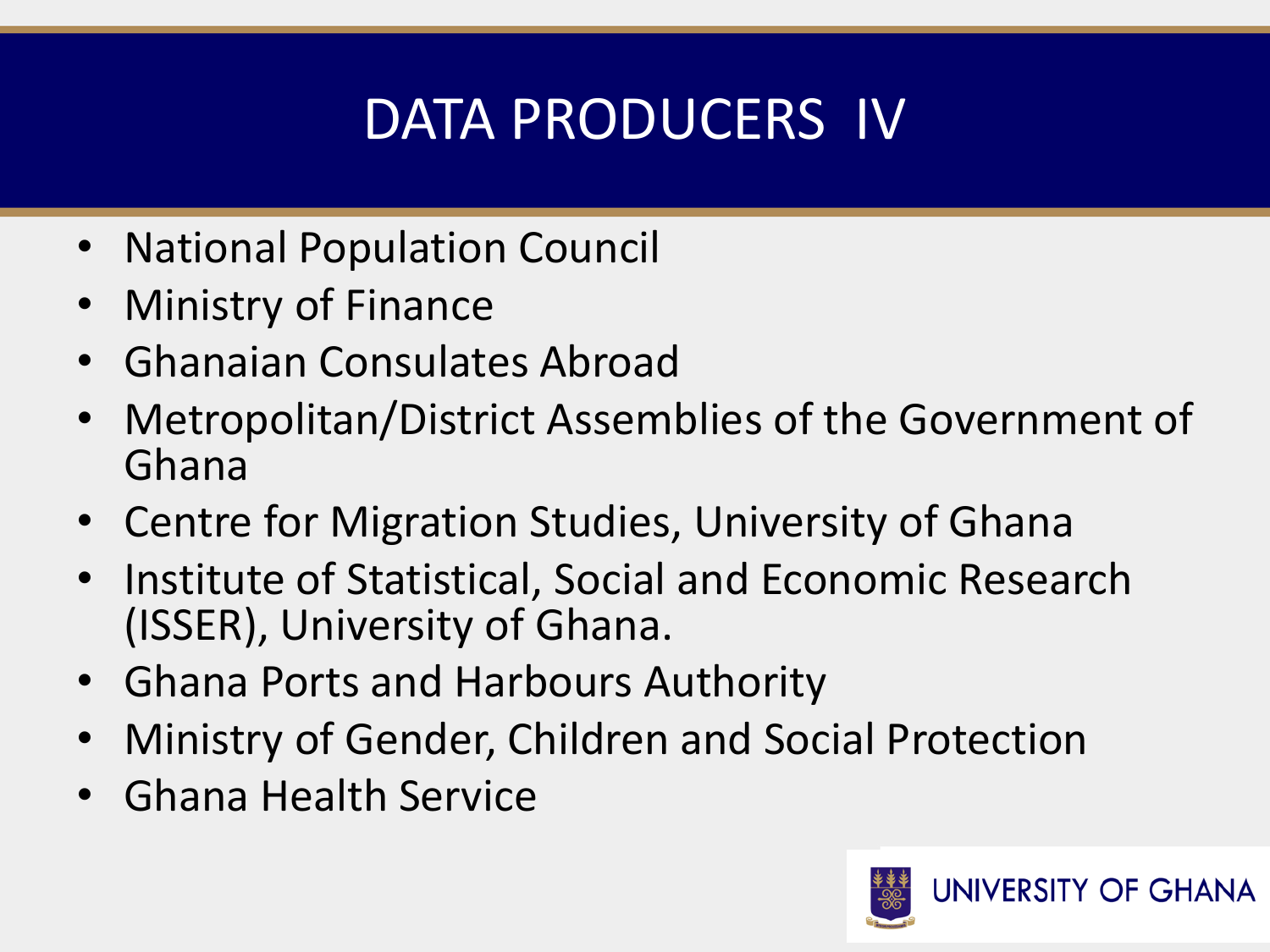## Some results of poor measuring approaches:

- Numerous unregulated data producers
- Unstandardized data collection tools
- $\triangleright$  Data are not timely and reliable
- Networks, middle-men and other actors are left out
- Campaign against irregular migration should target potential migrants and their networks:
- $\triangleright$ Institutions such as passport offices are not targeted

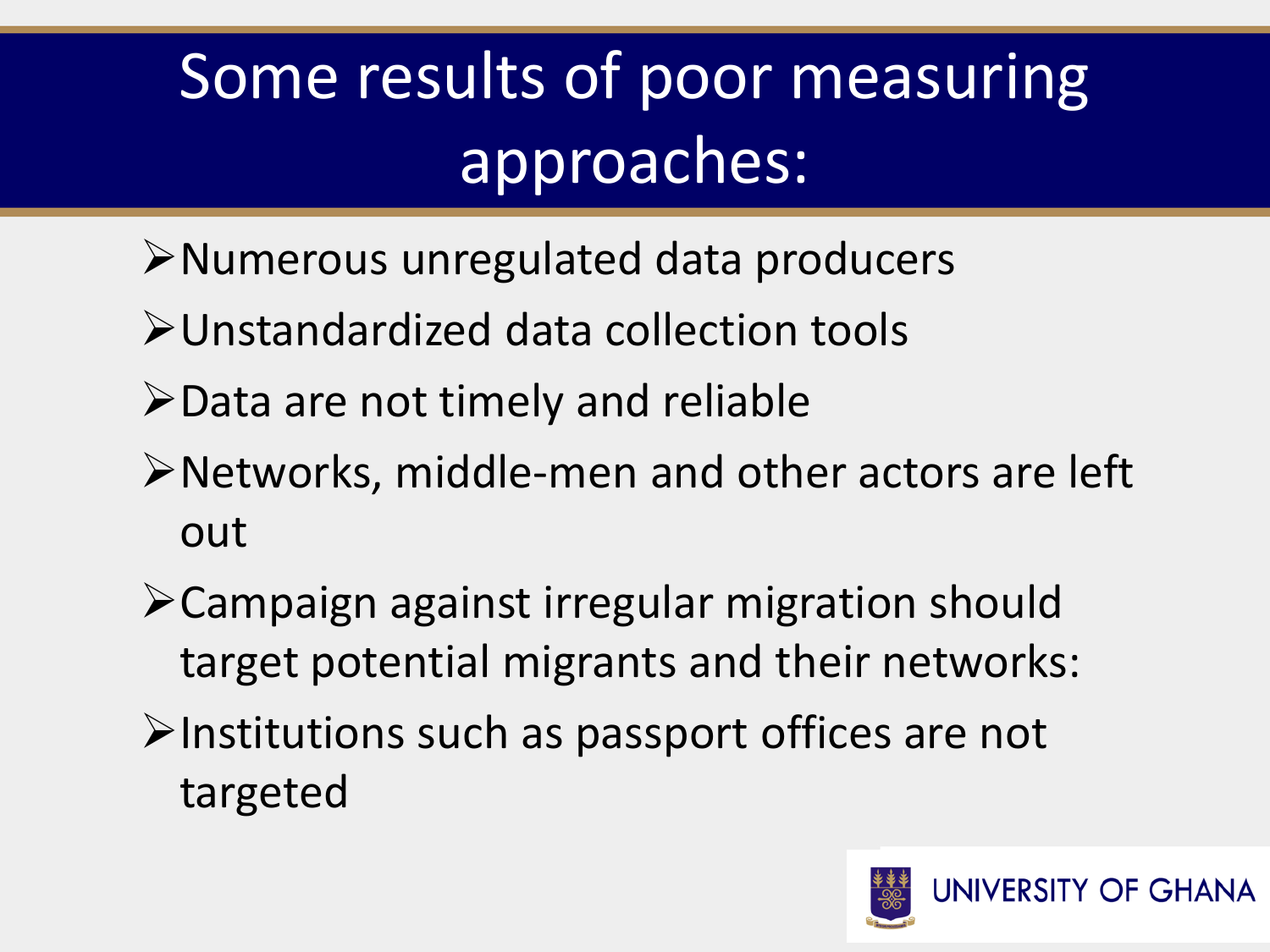#### Results of Over-emphasis on Economic Dimensions in Data Collection and Measurement

• Social characteristics quite neglected

• Citizenship: only one country considered

• Security measurement or "characteristics" of migrants introduced on recently

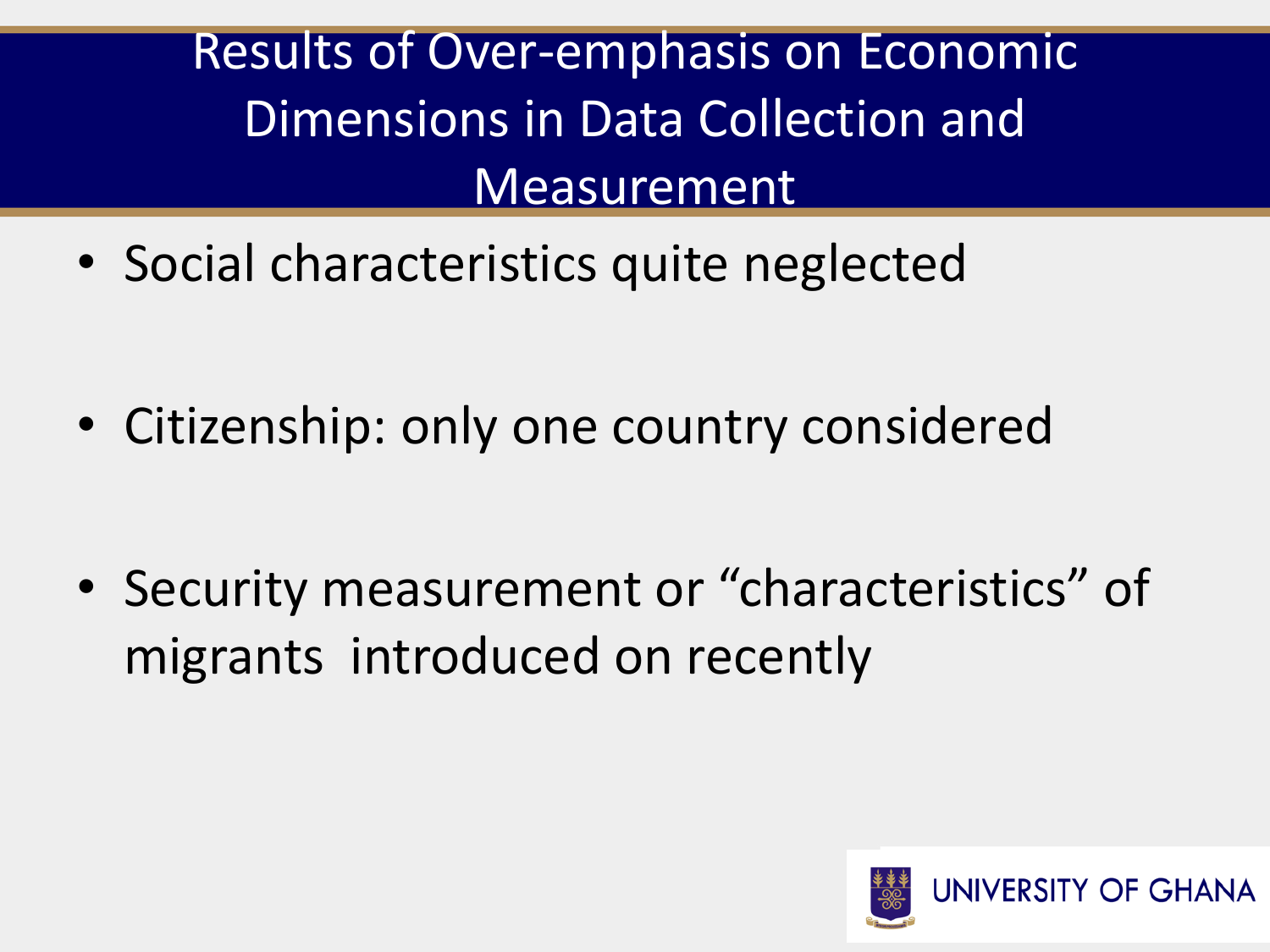## Dynamics of Social Protection I

• African migrants depend mainly on social networks for escape from vulnerabilities and risks associated with the migration process:

Decision-making the origin

- $\triangleright$  Integration and adjustment at destination
- $\triangleright$  Return and re-integration upon
- But most traditional sources of social capital and social protection have been undermined by sociocultural transformations in Africa, especially in the extended family

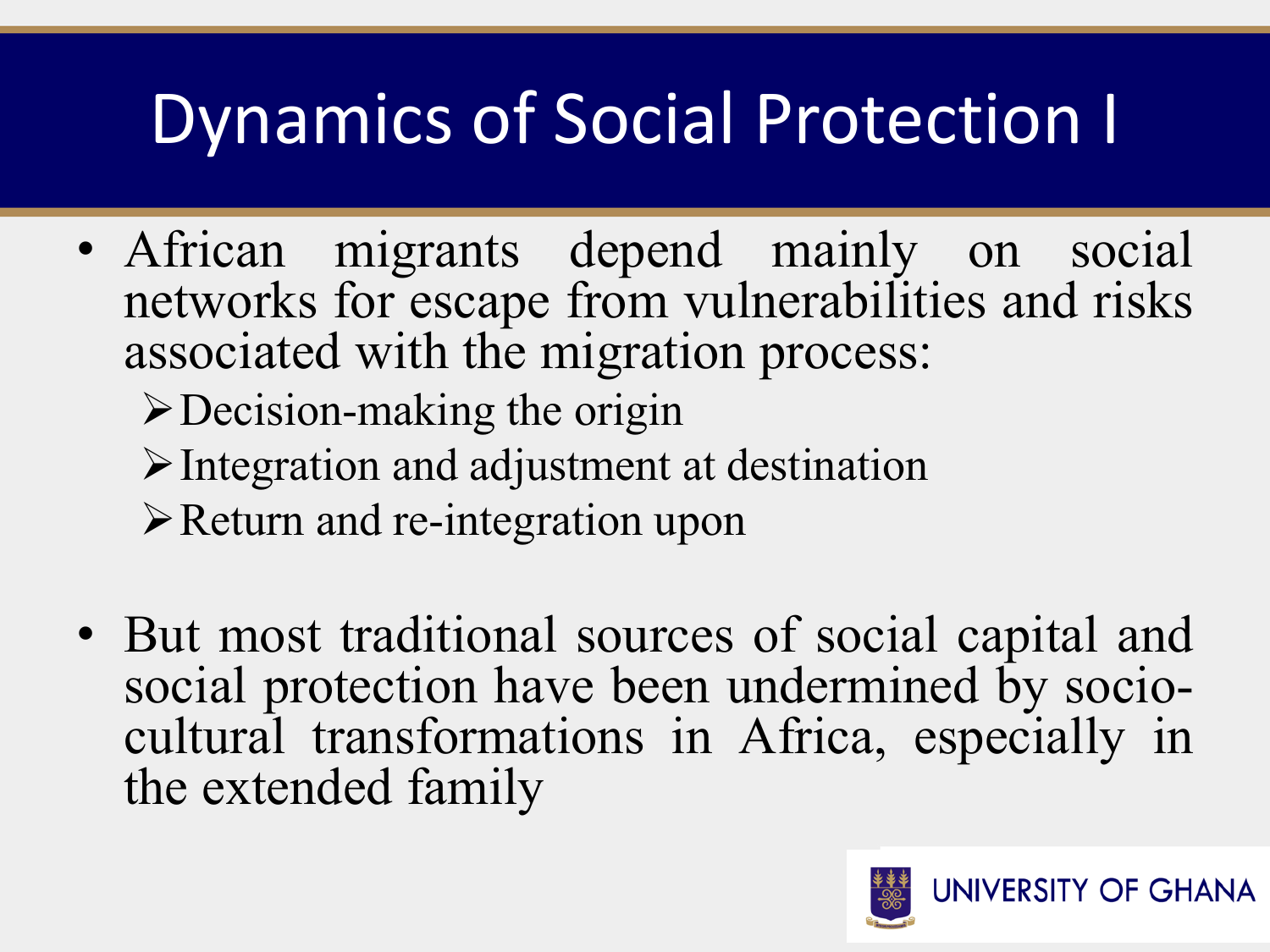### Dynamics of Social Protection II

Emerging sources of social protection:

- Associations
	- **>Professional**
	- **≻Old Students**
	- Ethnic/Hometown

• Other forms of Social Networks

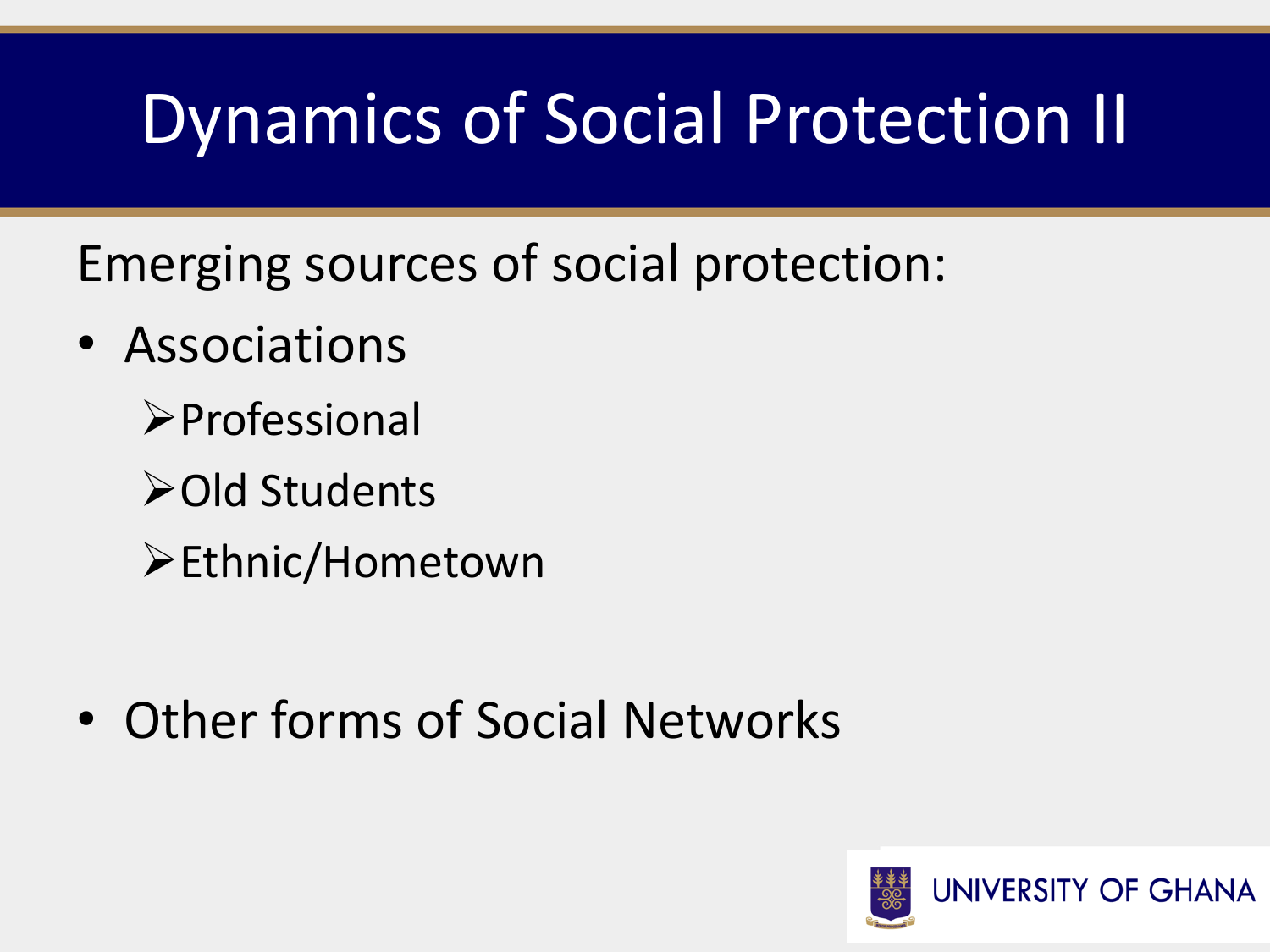### **UNPROCESSED DATA**

| <b>TYPE OF UNPROCESSED</b><br><b>DATA</b>                                                                                                                                                                                       | <b>POTENTIAL SOURCE</b>                                                                 | <b>COMMENTS</b>                                                                                                                                                                                                     |
|---------------------------------------------------------------------------------------------------------------------------------------------------------------------------------------------------------------------------------|-----------------------------------------------------------------------------------------|---------------------------------------------------------------------------------------------------------------------------------------------------------------------------------------------------------------------|
| Administrative data e<br>existing in the "raw"<br>form on :<br>$\triangleright$ socio-demographic<br>characteristics of foreign<br>investors<br>$\triangleright$ their families<br>>their workers (under<br>quota system), etc. | <b>Ghana Investment</b><br><b>Promotion Centre</b><br>Ministry of Trade and<br>Industry | Data collected should<br>Ы<br>be easily accessible to<br>the public<br>Lack of funding and<br>$\blacktriangleright$<br>limited demand for<br>data on businesses<br>Administrative data<br>У<br>hardly disaggregated |

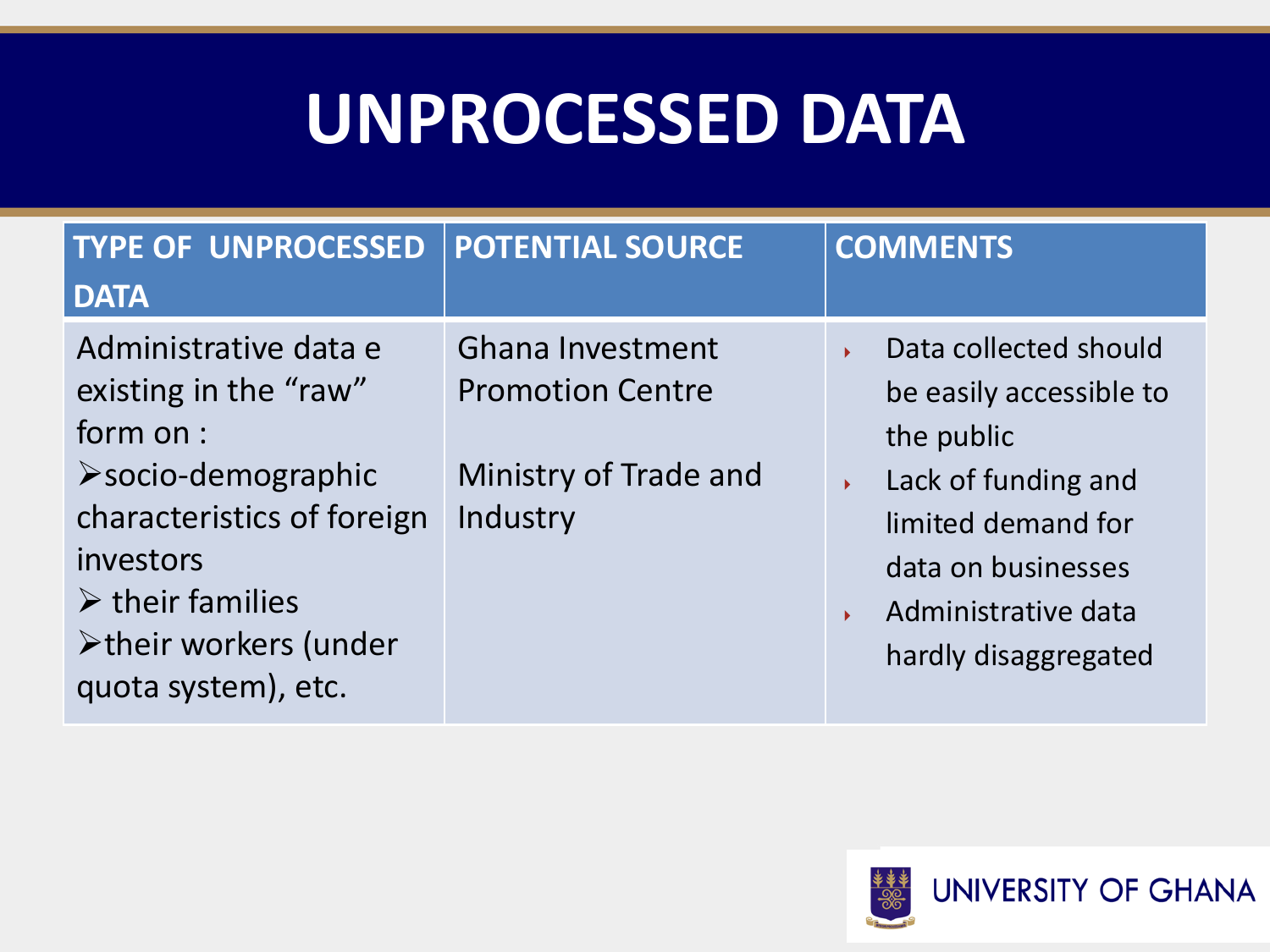### **UNPROCESSED DATA**

| <b>Educational Institutions</b><br>Statistics on:<br><b>Public establishments</b><br>$\triangleright$ Foreign students<br>>Foreign lecturers<br>$\triangleright$ Professionals and<br>other workers on study<br>leave abroad |                                                                                                                                                                                                                                                                                                                            |
|------------------------------------------------------------------------------------------------------------------------------------------------------------------------------------------------------------------------------|----------------------------------------------------------------------------------------------------------------------------------------------------------------------------------------------------------------------------------------------------------------------------------------------------------------------------|
|                                                                                                                                                                                                                              | •Data collected should<br>be easily accessible to<br>the public<br>•Data storage format<br>not user-friendly due to<br>selective application<br>processing<br>•Harmonization and<br>standardization of data<br>collection methods<br>•Little or no demand for<br>such data for planning<br>purposes<br>UNIVERSITY OF GHANA |

 $\frac{80}{1}$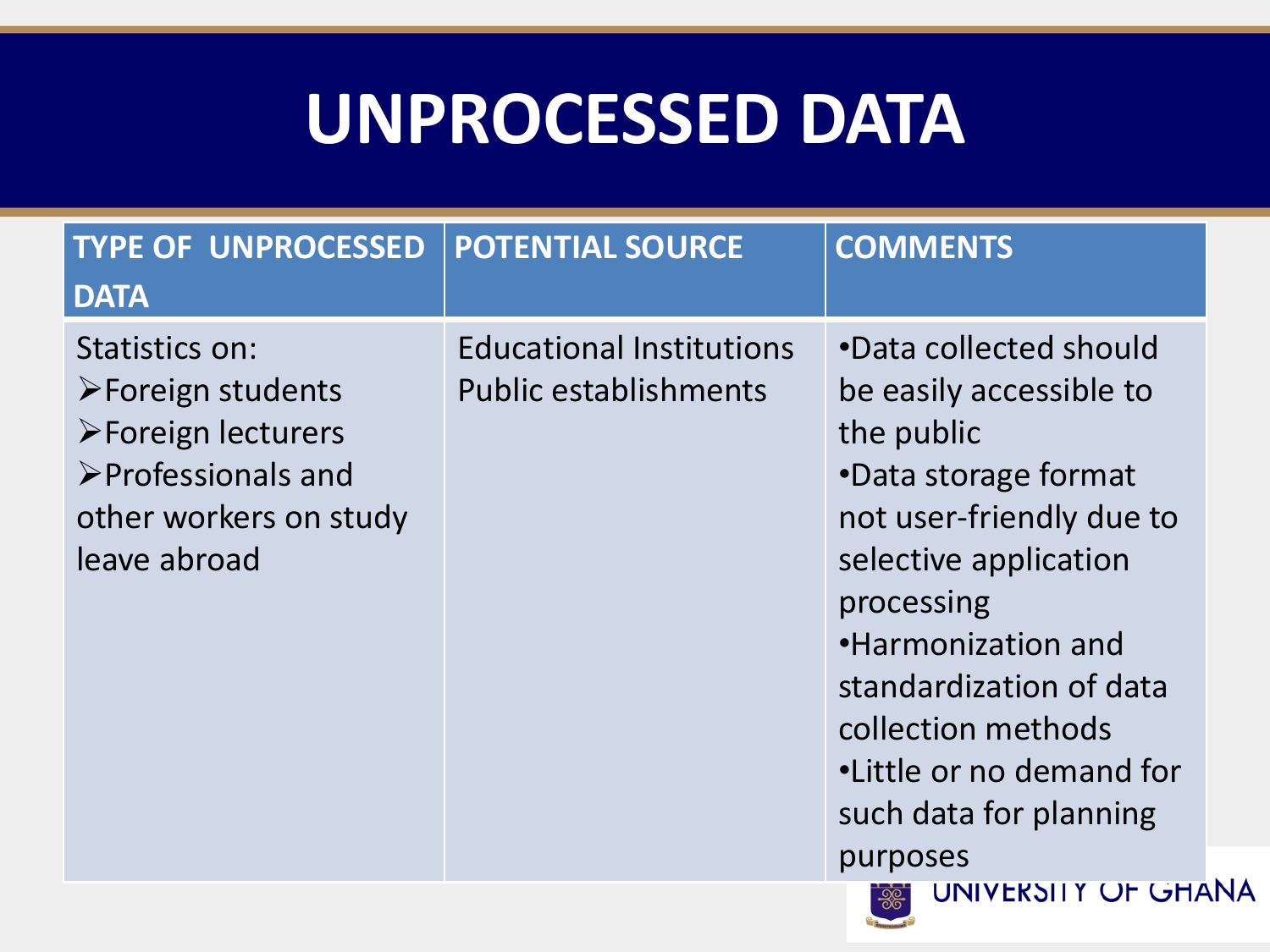### MISSING DATA

| <b>TYPE OF MISSING DATA</b>                                                                                        | <b>POTENTIAL SOURCE</b>                                                                                                                                                                                                                                                           | <b>COMMENTS</b>                                                                                                                                                                                                                                  |
|--------------------------------------------------------------------------------------------------------------------|-----------------------------------------------------------------------------------------------------------------------------------------------------------------------------------------------------------------------------------------------------------------------------------|--------------------------------------------------------------------------------------------------------------------------------------------------------------------------------------------------------------------------------------------------|
| Accurate statistics on<br>$\blacktriangleright$<br>the number of<br><b>Ghanaians living</b><br>outside the country | <b>Ghana Missions</b><br>$\mathbf{v}$<br>Abroad<br>Diaspora Affairs<br>$\blacktriangleright$<br><b>Bureau</b><br><b>Ghana Statistical</b><br>¥.<br>Service                                                                                                                        | Data collected should<br>¥.<br>be easily accessible<br>by the public<br>Lack of funding for<br>$\mathbf{F}^{\mathcal{A}}$<br>data collection                                                                                                     |
| <b>Return migration</b><br>¥.                                                                                      | <b>Ghana Missions</b><br>$\mathbf{F}^{\mathbf{r}}$<br>Abroad<br><b>Ghana Statistical</b><br>$\mathbf{E}^{\mathrm{eff}}$<br>Service<br><b>Ghana Immigration</b><br>$\blacktriangleright$<br>Service<br>Ministry of Foreign<br>$\blacktriangleright$<br><b>Affairs and Regional</b> | Little or no<br>$\mathbf{F}^{\mathbf{r}}$<br>collaboration among<br>relevant stakeholders<br>Lack of expertise for<br>$\mathbf{F}^{\mathrm{in}}$<br>data collection<br>Lack of funding for<br>$\mathbf{F}^{\pm}$<br>data collection<br><b>NA</b> |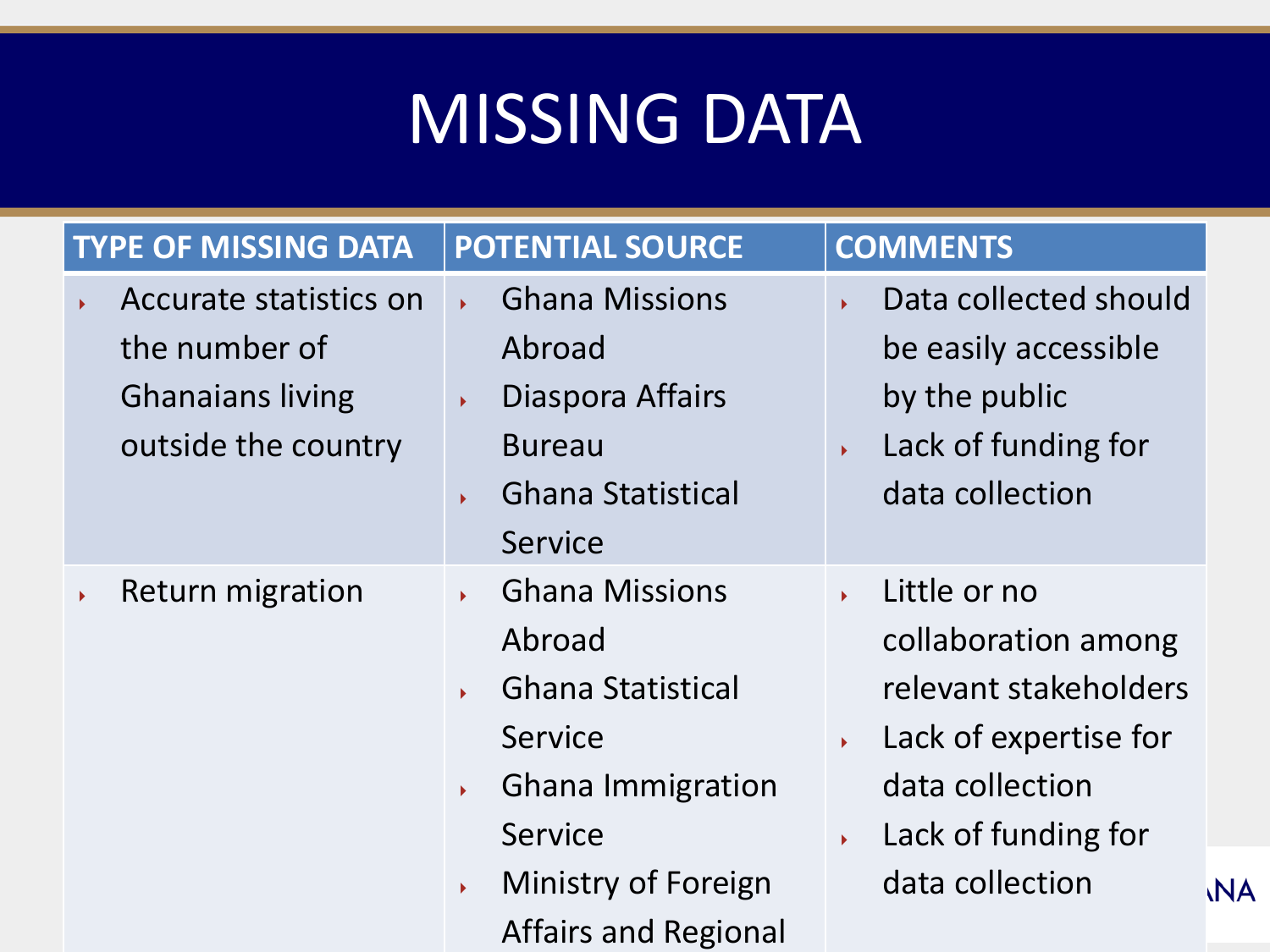## RECOMMENDATIONS II

- Minimize "over-emphasize" on the economic aspects of the migration-development nexus.
- Measure more effectively and scientifically the social aspects of migration and characteristics of migrants.
- Need to recognize the multiplicity of data sources or producers and informal sources.